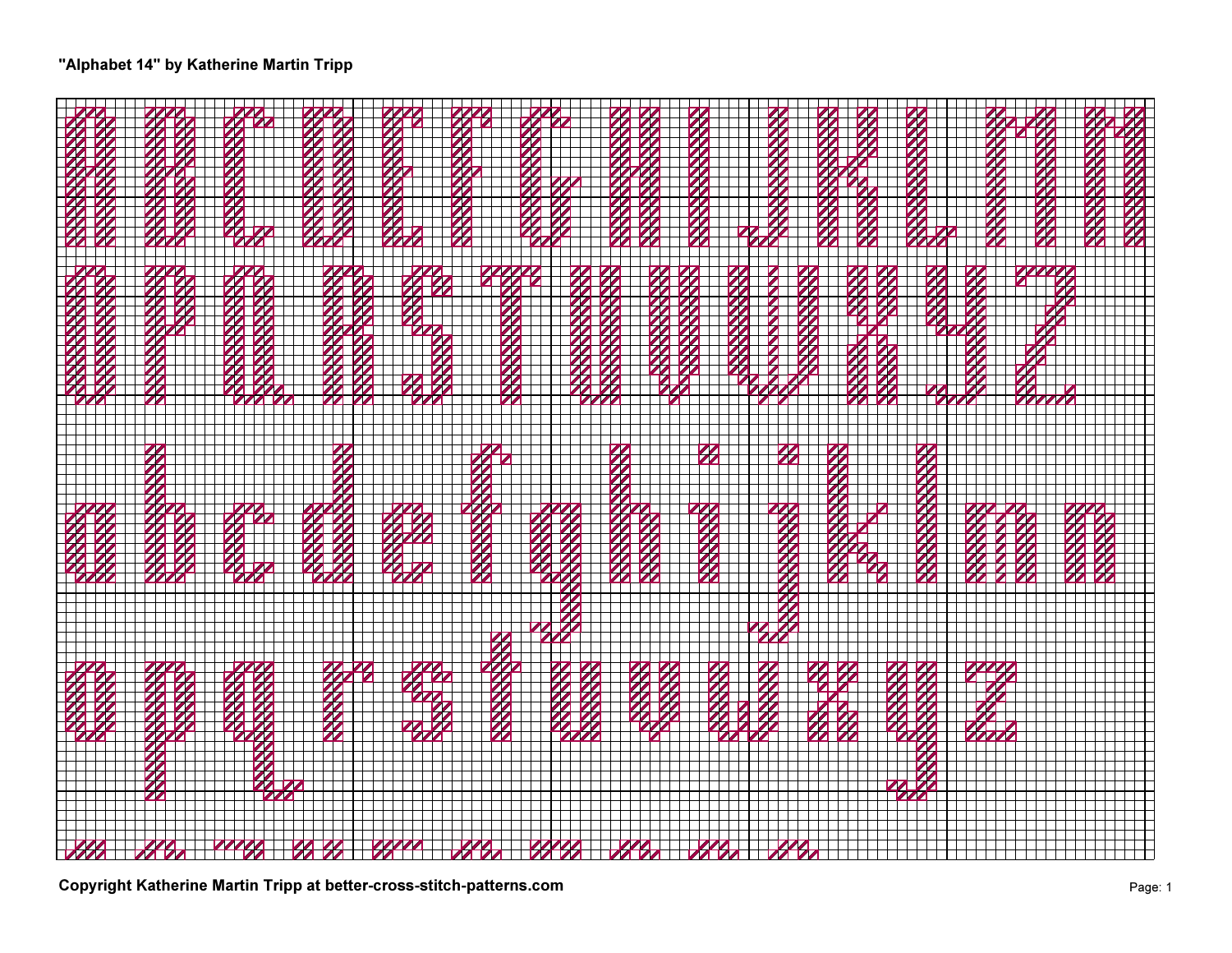## "Alphabet 14" by Katherine Martin Tripp

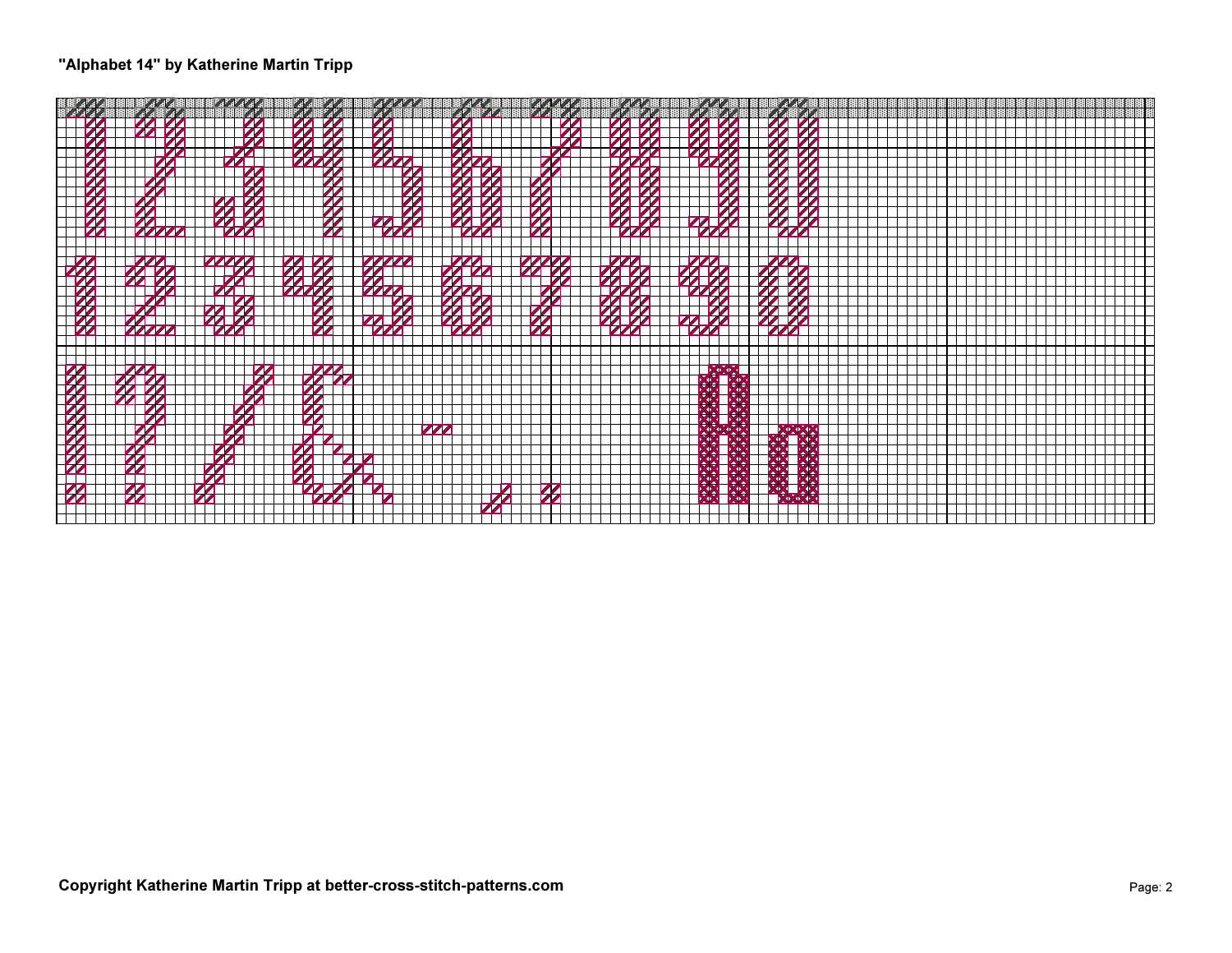